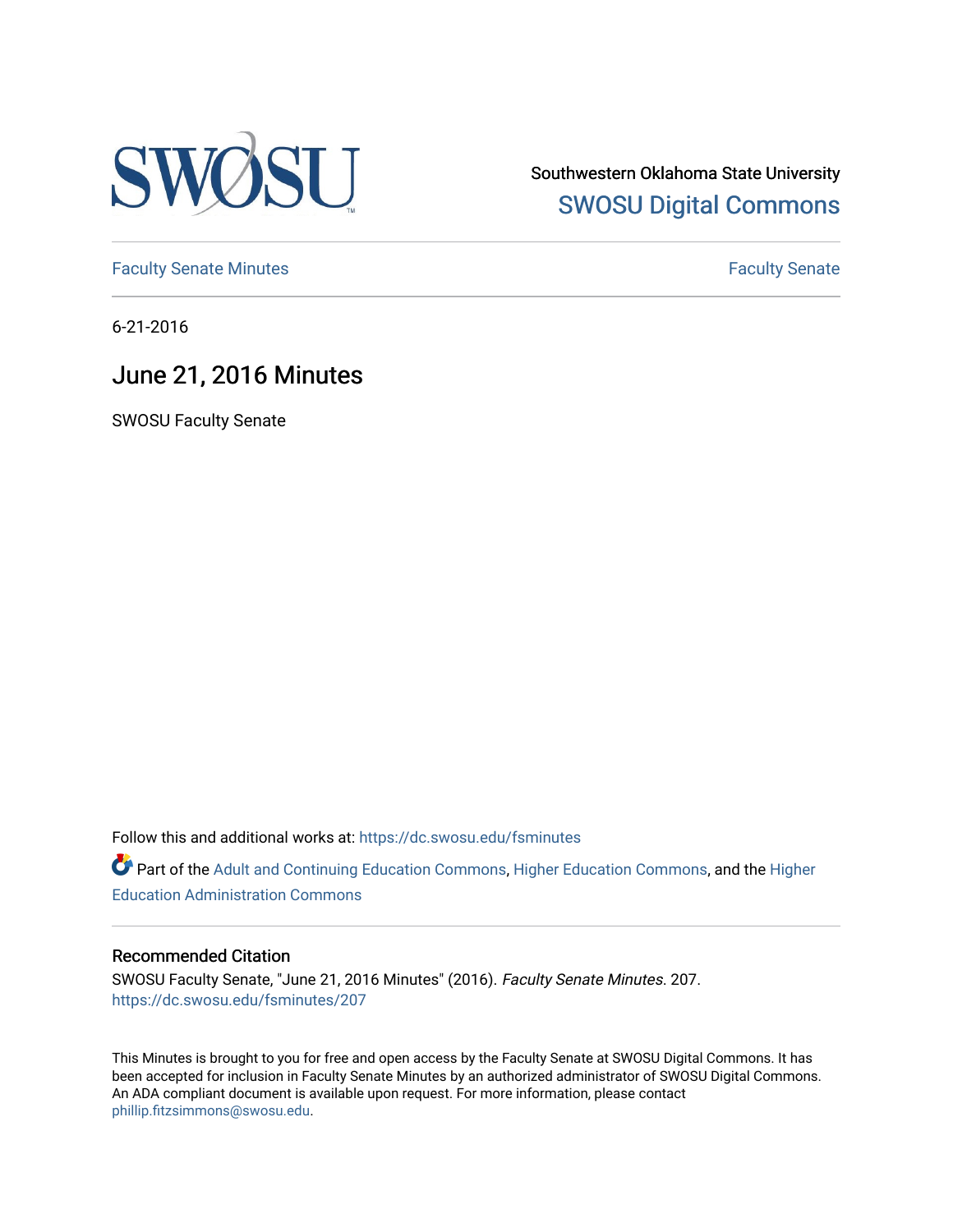# SWOSU Faculty Senate

June 21, 2016 Minutes (Unapproved)

- I. **Call to Order:** Faculty Senate President Tom McNamara called the June meeting of the Faculty Senate to Order at 3:00 p.m. in HEC 201.
- **II. Establishment of a Quorum:** The following members were in attendance: Ric Baugher, Tammy Blatnick, Krista Brooks, Tommye Davis (via ITV), Jerry Dunn, Jared Edwards, Robin Griffeath, Eric Pritchard for Ryan Haggard, Rita Hays, Carie Strauch for LeaAnne Hume, Sunu Kodumthara, Ron Koehn, Doug Linder, Scott Long, Tom McNamara, Evette Meliza, Bo Pagliasotti, Andrea Holgado for Eric Paul and Muatasem Ubeidat, Fred Alsberg for Cynthia Pena, Linda Pye, Hank Ramsey, Ann Russell, Hardeep Saluja, Lisa Schroeder, Amanda Smith, Karen, Sweeney, Cheri Walker (via ITV), and Jessica Young.
- **III. Certification of Substitutes:** Carie Strauch will be attending in place of LeaAnne Hume, Fred Alsberg will serve as a substitute for Cynthia Pena, and Andrea Holgado will be here instead of Eric Paul and Muatasem Ubeidat from the department of Biology.
- **IV. Presentation of Visitors:** No visitors present.
- **V. Approval of Minutes:** April 29 minutes approved via a voice vote with no opposition. May 2 minutes approved by voice vote as amended, Ric Baugher will replace Cindi Albrightson as representative for Industrial and Engineering Technology.
- **VI. Procedural Matters**
	- **A. Robert's Rules:** Continue utilizing the modified version of Robert's Rules via voice vote with no opposition.
	- **B. Archivist:** Linda Pye to continue serving as Archivist via voice vote with no opposition.
	- **C. Parliamentarian:** Ric Baugher will serve as Parliamentarian via voice vote with no opposition.

## **VII. Announcements**

- A. President Tom McNamara
	- 1. Executive Council Meeting of 6/6/2016
		- a) In FY2017, higher education was subjected to a 16% cut in funding from the state of Oklahoma. This is in addition to reductions from FY2016. SWOSU will be receiving \$3.6 million less in appropriations.
		- b) There will be a 9.8% increase in tuition from \$194 per credit hour to \$213. Combined with reserve spending and an enrollment increase, this should keep SWOSU's revenue adequate for the needs of the current year.
		- c) 1₵ sales tax proposal could help, but there is no guarantee it will pass.
		- d) Concurrent enrollment was subsidized at  $\sim$ 70% by OSHRE. The fund used for that was "raided" as part of the state budget process. The new figure will be  $\sim$ 40%.
		- e) Three committees will be formed to examine budgeting and revenue concerns.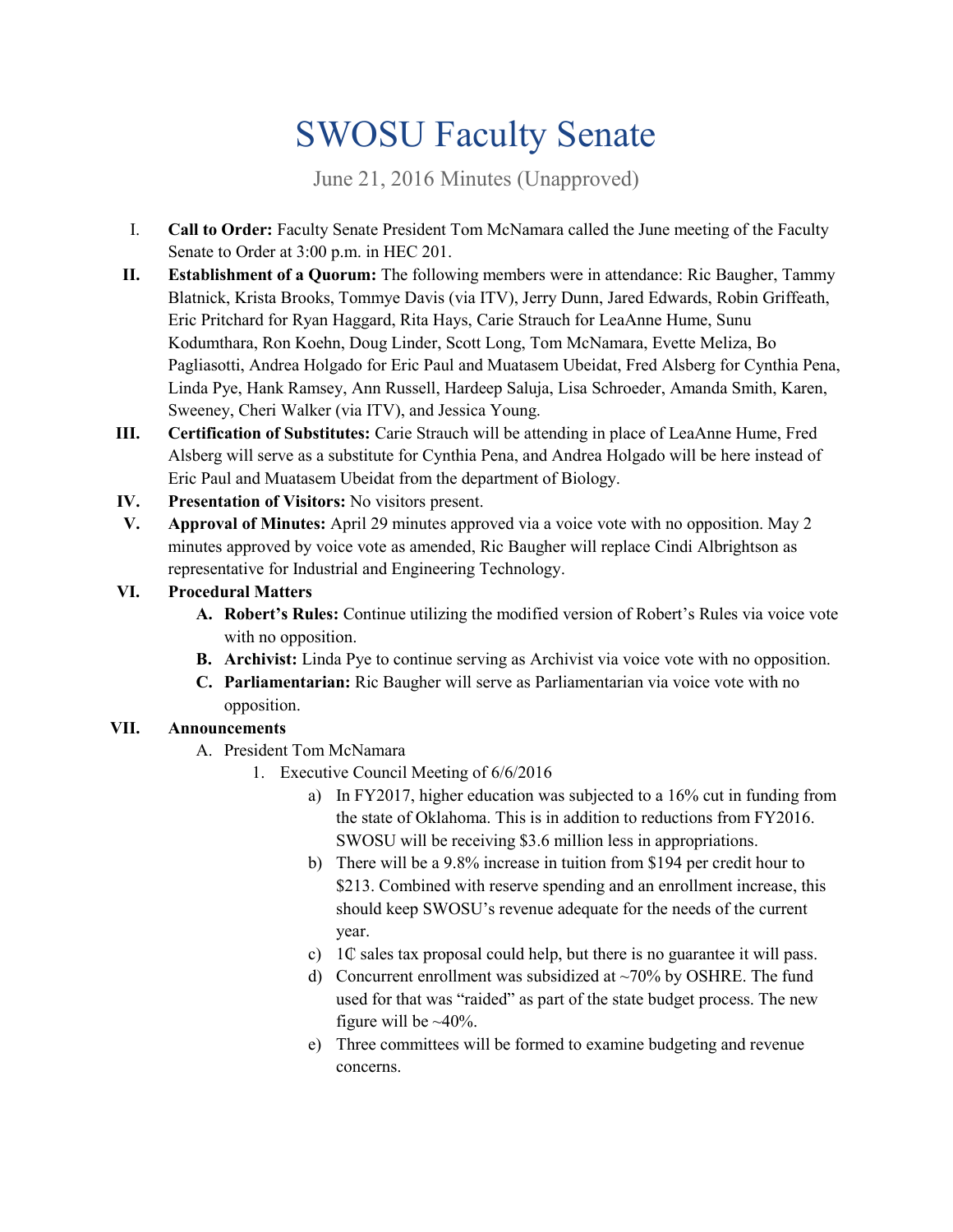- 2. Administrative Council of 10/12/2015
	- a) A new Leadership Weatherford class will be starting. Contact Cindy Dougherty or Doug Misak for more details.
	- b) The Summer 2016 semester has seen a double digit enrollment increase. The Fall 2016 semester should see a 5% increase.
- 3. Meeting with Provost on 6/16/2016
	- a) Computer replacement will be deferred next year. Macs will be replaced one year less frequently than PCs.
	- b) AEF funds will be used to supplement departmental budgets in CAS and CGPS. Technology funds will be distributed to CoP and CAAP.
	- c) The administration has a reply concerning the April 2016 motion on the SWOSU Bridge Program. See the attached letter in Appendix B.
- B. Secretary/Treasurer Karen Sweeney
	- 1. Roll Sheet—please sign
	- 2. Treasurer's Report
		- a) Banc First
			- (1) May Balance: \$1408.74
			- (2) Current Balance: \$1408.74
		- b) University Account
			- (1) May Balance: \$105.01
			- (2) Current Balance: \$105.01
- C. President-Elect Jerry Dunn: Nothing to report at this time.
- D. Past President Jared Edwards: Nothing to report at this time.
- E. Student Government Representative: The SGA did not have a representative at the meeting.

#### VIII. **Reports from Standing and Ad Hoc Committees:** No reports.

IX. **Unfinished Business:** From April 26, 2016 meeting: The Faculty Senate Judiciary Committee will examine any changes that need to be made to the Faculty Senate Constitution so that a nonvoting senate seat is created for appointment by the Staff Council of SWOSU.

#### **X. New Business:**

A. Volunteers for the Academic committee on budget and revenue. The committee should comprise 4 faculty members from CPGS, 3 from A & S, 1 from COP, 1 from CAAP, and 1 from the Library.

Based on feedback from senators, the Faculty Senate has recommended that Randy Barnett, Trisha Wald, and Evette Meliza represent CPGS, John Hayden and Muatasem Ubeidat represent CAS, and Linda Pye serve for the Library.

> B. Please complete the preference sheet for Faculty Senate Committee Assignments listed in Appendix A.

#### IX. **Adjournment:** Meeting adjourned at 3:36 p.m.

Respectfully submitted,

Tom McNamara, Faculty Senate President

Karen Sweeney, Faculty Senate Secretary

#### **Next Meeting Tuesday, July 19th at 3:00 pm**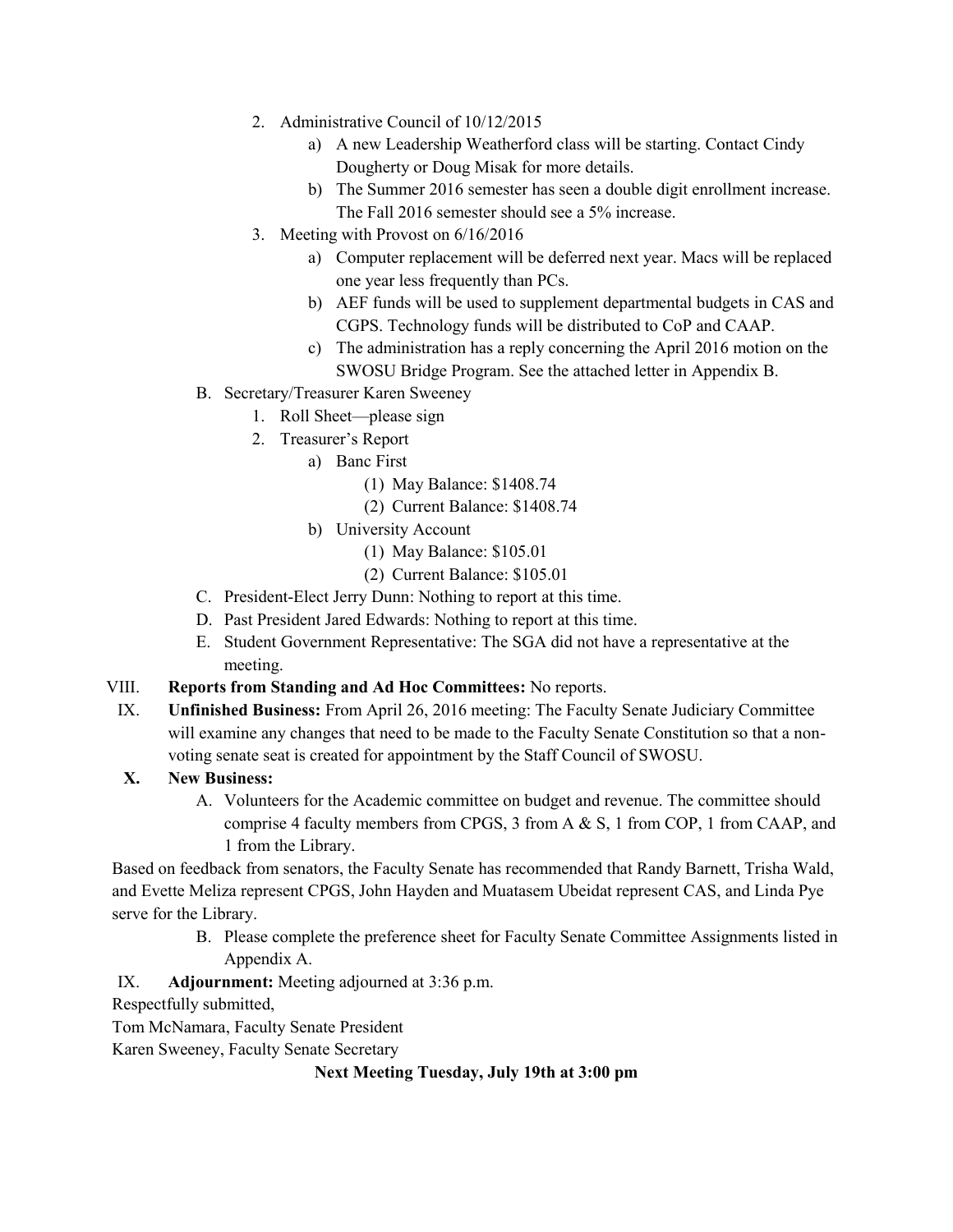#### **Appendix A**

## Committee Preferences

Please select three of the following committees. Each senator will likely be serving on two.

- 1. **Audit Committee:** Audits the financial activities of the Faculty Senate
- 2. **Budget and Program Committee:** Evaluates the distribution of university funds
- **3. Curriculum Committee:** Advises and makes recommendations regarding all curricular issues
- **4. Judiciary Committee:** Answers questions regarding the intent and meaning of the Faculty Senate Constitution
- **5. Nominating Committee:** Organizes elections for selected university standing committees
- **6. Personnel Policies Committee:** Makes recommendations regarding policies related to faculty tenure, promotion, class loads, salary and benefits, and dismissal
- **7. Student Affairs Committee:** Advises and makes recommendations regarding all matters relating to the student body and student policies.
- 8. **University Policies Committee:** Advises and makes recommendations concerning university policies relating to the academic calendar, schedules, faculty handbook, and university matters not assigned to other Faculty Senate committees.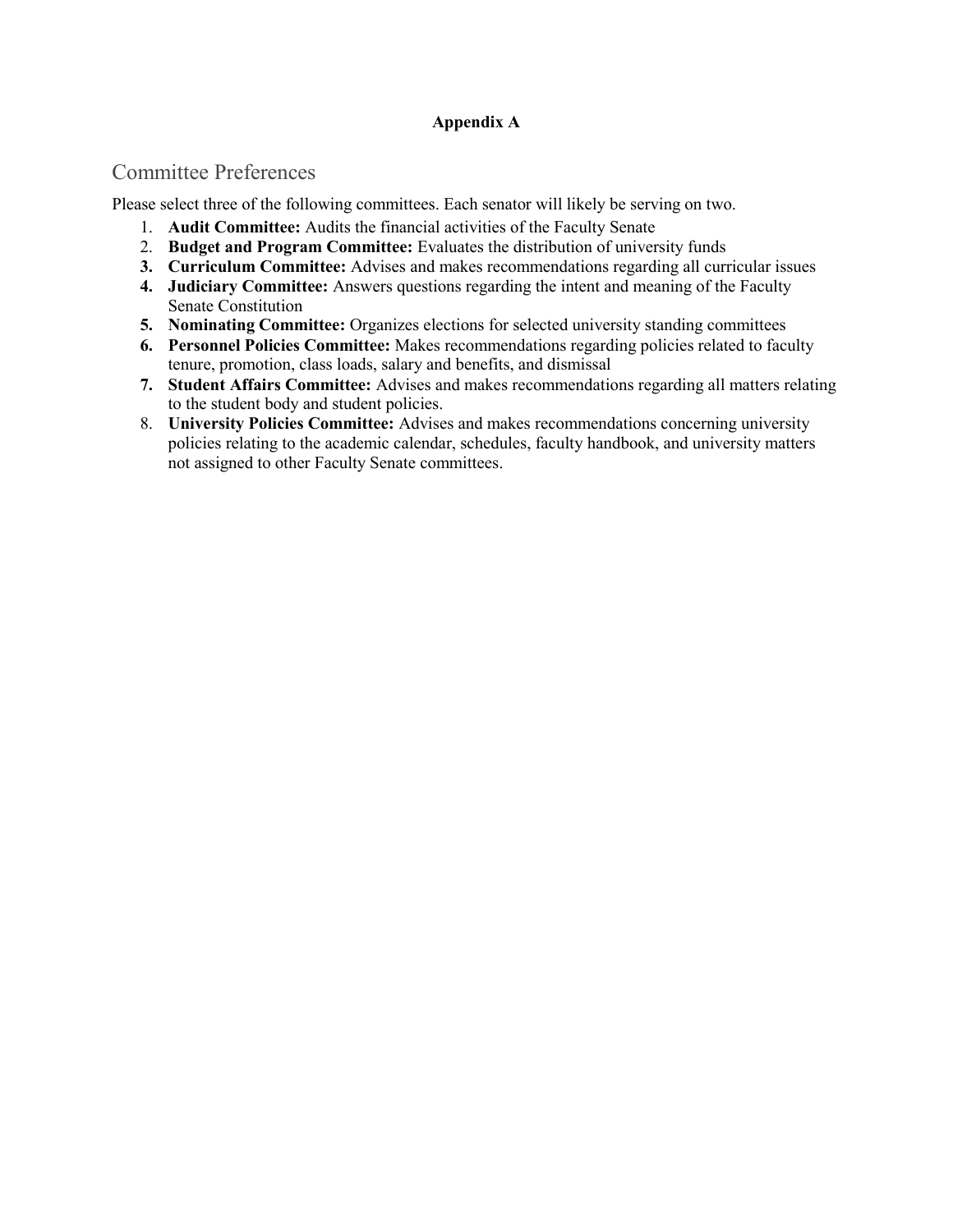#### **Appendix B**

The following letter was presented at the Executive Committee meeting on June 16, 2016. It is the administration's response to Faculty Senate Motion 2016-04-04.



Dear Members of the SWOSU Faculty Senate:

We understand the concerns expressed in the Faculty Senate resolution passed on April 26, 2016 regarding the SWOSU Academic Bridge Program, and we appreciate that you have brought those concerns forward. In this case, we believe that time is of the essence, and we cannot delay implementation. To the extent that we can make progress in remediation and retention, we will have fewer cuts to make in our budget.

We are in a financial crisis and there are no other options but to get better at retention immediately in order to carry out the goals of the State Regents and our governing board, to help our students succeed, and to strengthen our financial position. The depth of the financial crisis in our state is historic, and the longer we delay, the more difficult the challenges that will come.

Change is difficult, and recognizing the need for change is also difficult. Our past success in remediation and retention has not been what we want and need it to be. However, what we are dealing with in this instance is not college curriculum. This is college preparation that deals with a very vulnerable population which we are only now beginning to understand – a population that we have an obligation to help.

To implement the program, a director will be hired and also teach half-time in the program. We do not anticipate additional hires beyond what we already incur for remedial courses. Indeed, if the program is successful, we will eventually have lower overall costs in developmental courses if we can increase student success and have fewer repeats of these courses. Most importantly, we will move more students into college-level courses and more of the teaching at SWOSU will be in college-level courses, a win-win.

Once a director is hired, implementation of the program will be driven by this person and the teaching faculty. The expertise of the faculty will be essential to make this initiative successful. Criterion for assessment will also be clear, and we will continue to monitor the percentage of students passing remedial classes (and length of time required), and the percentage of students successfully completing college level courses in the same discipline (and length of time required).